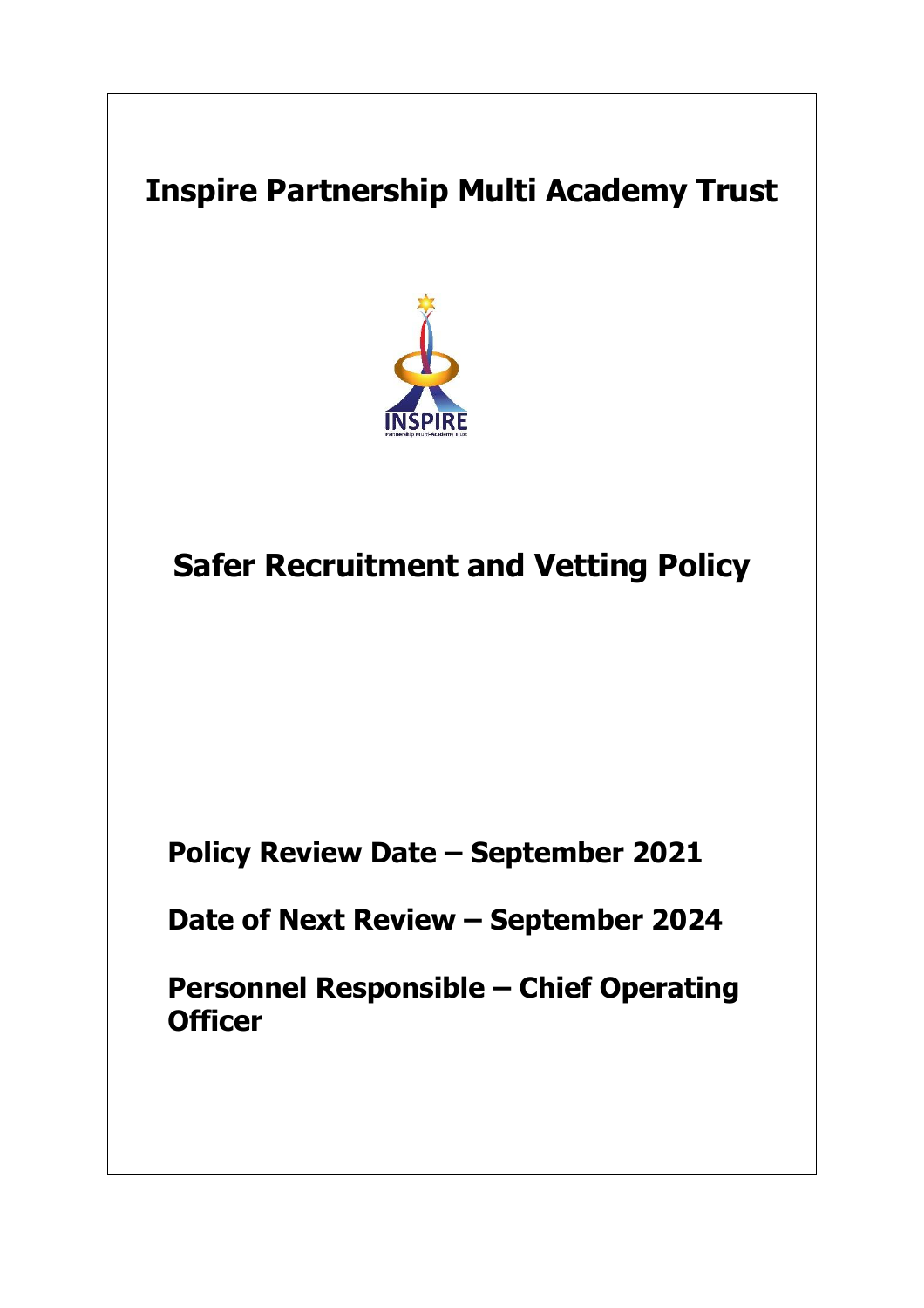# **Purpose**

The purpose of this policy is to ensure that all schools within the Inspire Partnership Multi Academy Trust (IPMAT) follow a robust, rigorous and fair process when recruiting staff, which minimises the risk of appointing people who may pose a risk or harm children.

The policy applies to all staff who work in IPMAT, including staff, governors, volunteers and other engaged by the school work with pupils.

# **Vacancies**

A vacancy is an opportunity to identify the needs of the required service and to redefine a post to ensure that these needs can be met more efficiently and effectively. When filling a vacancy, the Headteacher should take account of current school needs, staffing structure and budget available before recruiting to fill a gap left by a departing staff member.

Managers must also give reasonable consideration to making changes to physical conditions, supervision, training or job descriptions which could create better opportunities for people such as those with disabilities, maternity returners, young people, and people with other special needs.

# **Notification of Appointment**

Complete the Trust *Notification of Appointment Form* (Appendix 1) and forward to the HR/Payroll Officer in the central team via collaborate.

# **Appointing to a vacancy**

A Job Description and Person Specification are the key documents in any recruitment and selection process. It is good practice that recruitment and selection is based upon properly drawn up Job Descriptions and Person Specifications. Selectors must therefore use this documentation as an integral part of their procedures.

The Job Description must be clear and reasonably concise and should be a fair representation of the post. It is not necessary or desirable to attempt to produce a highly detailed and definitive description of the post concerned. The Trust would normally match the salary point of any teacher on joining the Academy/School although this is discretionary. Any exception to this must be clearly explained at the advertising stage.

It is recommended that a NINE-POINT plan format for the production of a Person Specification is used. This includes;

- 1. EXPERIENCE
- 2. QUALIFICATIONS
- 3. TRAINING
- 4. SPECIAL KNOWLEDGE
- 5. PERSONAL CIRCUMSTANCES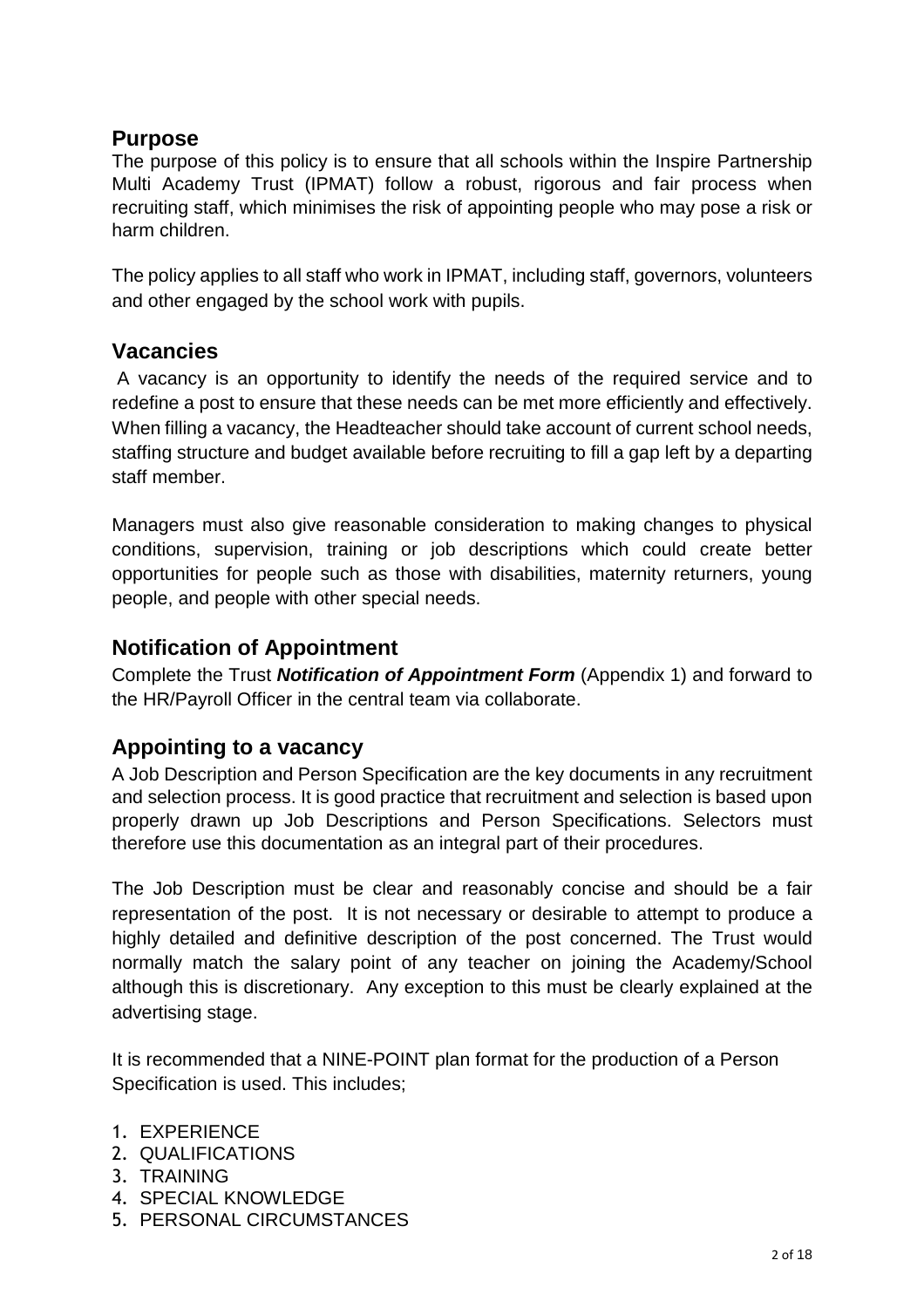- 6. DISPOSITION/ATTITUDE
- 7. PRACTICAL/INTELLECTUAL SKILLS
- 8. PHYSICAL/SENSORY
- 9. EQUALITY

The Person Specification describes the standards and requirements accurately and identifies between the necessary (essential) requirements and those which are desirable for the required role. Never set unnecessary conditions or standards and take particular care when describing experience, qualification and communication requirements. Be aware of the danger of setting standards which may lead, directly or indirectly, to unfair and unlawful discrimination. At all stages in the preparation of Person Specifications, selectors must be mindful of issues which could be construed as unlawfully discriminating.

In addition to experience and competencies, the person specification will reflect the skills, aptitudes and knowledge required to undertake the tasks and responsibilities within the job description. Each person specification will be defined as either:

- Essential
- Desirable

The level of responsibility for safeguarding and the attributes required should be clearly documented.

#### **Selection Panel**

The selection panel has a responsibility to appoint the person who best matches the Person Specification.

It must also ensure that all relevant employment legislation and Trust/Academy/School policies are followed and that the selection process is managed in an equitable manner. Each panel should have a Chair acting as an 'appointing officer' who is normally the person responsible for the management of the process as a whole.

It is good practice that any selection panel should have a minimum of two selectors and, recommended as good practice, to have no more than four selectors for all appointments below Senior Management Level. All panels must have at least one member who has had safer recruitment training.

It is good practice that where possible all members of the selection panel are involved in the whole process from the outset of agreeing the Job Description, Person Specification and the method of recruitment, to the short-listing and finally the interviewing and selection. Where this is impractical at least one member of the panel will have had involvement at every stage. All members of the panel need to be familiar with the job description and person specification.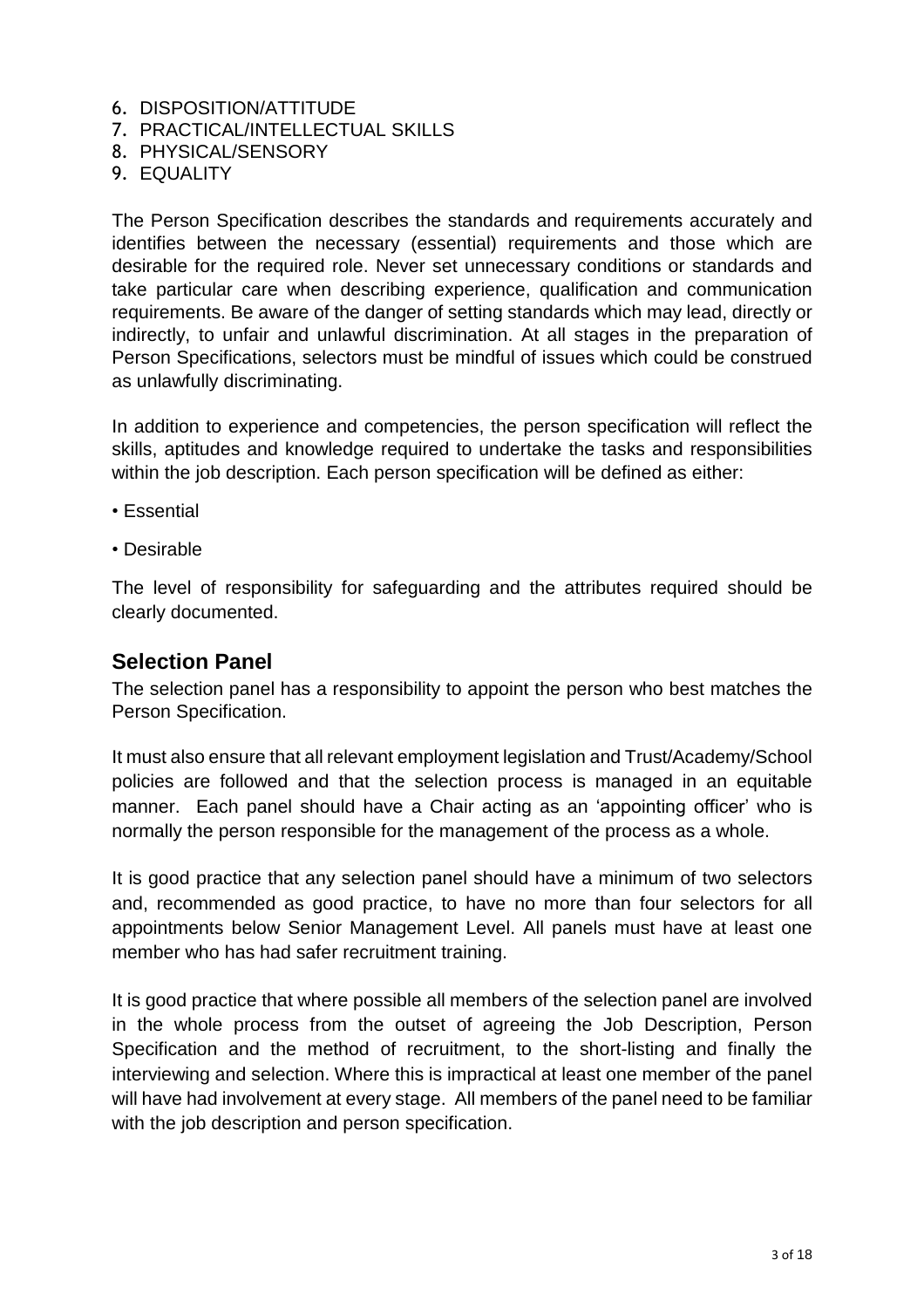# **Other Appointments**

**Temporary Staff**: Selectors should apply the same high standards of selection to temporary appointments. There must be an assessment made against the Person Specification criteria and a proper selection process should take place.

Selectors must be sure that any existing temporary member of staff is the best person available to fill the job and should take into account legitimate aspirations of other employees and those needing to be redeployed. Public advertising is recommended as the fairest method of attracting applicants and filling vacancies.

#### **Other Appointments**

**Fixed Term / Temporary Appointments Including Secondments / Acting Up** : The Fixed Term Employees (Prevention of Less Favourable Treatment) regulations contains certain provisions in relation to temporary employment of individuals. A 'fixed term contract' means a contract of employment that comes to an end.

- Contracts that last for a specified period of time, or
- Contracts that will end when a specified task has been completed, or
- Contracts that will end when a specified event does or does not happen.

Under the regulations an employer must not treat fixed-term employees less favourably than permanent employees doing the same, or largely the same, job unless there is good reason to do so.

Fixed-term employee have the right to:

- the same pay and conditions
- the same or equivalent benefits package
- access to an occupational pension scheme
- be informed about permanent employment opportunities in the organization
- **•** protection against redundancy or dismissal because they are fixed-term

#### **Other Recruitment Sources**

**Casual Staff**: It is recommended that recruitment for casual staff include some form of assessment in order to determine suitability for the post. The equality aspects of any such arrangements must be very carefully monitored.

**Employment Agencies:** Employment Agencies can be used for various types of staff. Please contact your HR Advisor for any further guidance in these particular areas.

#### **Advertising and Attracting Candidates :**

The aim of recruitment advertising is;

- 1. To attract the right person for the post.
- 2. To promote your Academy/School as an interesting and attractive place to work.
- 3. To project a public image of efficiency and effectiveness.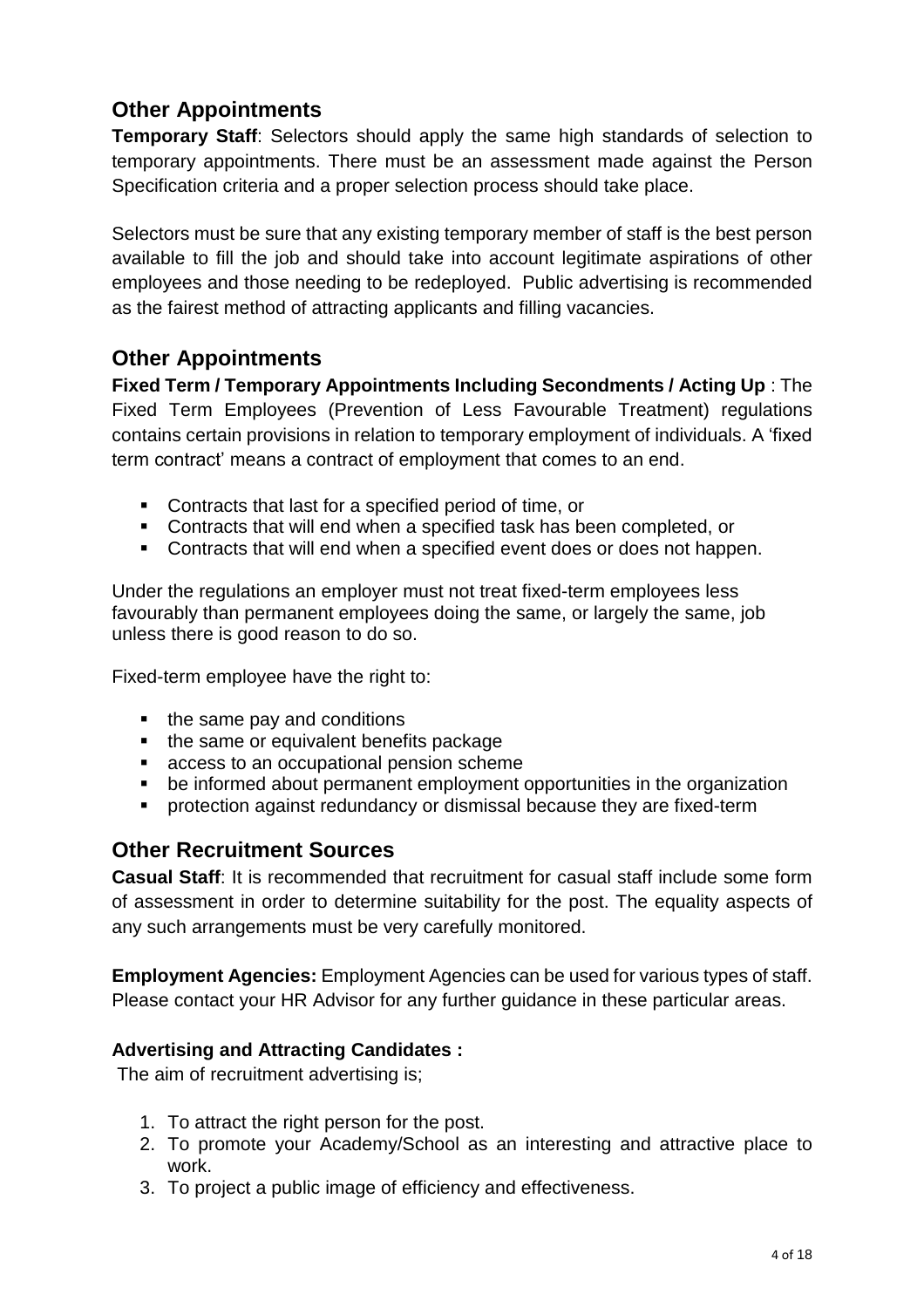When choosing external media and preparing advertisements it is important to remember to take into account the Trust's Equality and Diversity Policy and the need to reach disadvantaged groups. Managers should compose advertisements in a way which makes them as attractive as possible to candidates of all ages, sex, ethnic origin, disability etc. Restate your commitment to equality in your advert or information pack.

Adverts must be non-discriminatory and aim to be of a high standard which will help to enhance your Academy/School image but need not always be 'conventional'. Descriptions of jobs must reflect accurately the data set out in the Job Description and the Person Specification and should not be changed.

**Responses**: Applicants should be made clearly aware of the contact point for enquiries by telephone and all application forms sent out must show the closing date and clearly specify the person to whom the form should be returned.

# **Recruitment Information for Candidates**

This information should aim to encourage suitable candidates to apply for the position and should help others to decide for themselves whether completing and returning an application is appropriate (i.e. to self-select). As a minimum, this information should include;

- 1. A copy of the advertisement.
- 2. Job Description.
- 3. Person Specification.
- 4. Privacy Notice
- 5. Equal Rights material.

# **Application Forms**

It is essential that application forms should be used for all appointments. CVs should not be accepted for safeguarding reasons. All forms, whether 'complete' or 'incomplete', must be considered by the selectors. The panel must arrange to have a completed application matrix for use in the final selection process.

# **Closing Dates**

Closing dates and response arrangements should be clearly indicated;

- On the advertisement.
- On the application form.
- In any covering letter.

Always ensure that applicants are aware and understand what will happen after their application form is received (e.g. timescale/notification of rejection).

# **Short-Listing**

All members of the selection panel should be equally involved and should contribute to the short-listing process - otherwise selectors have advisory status.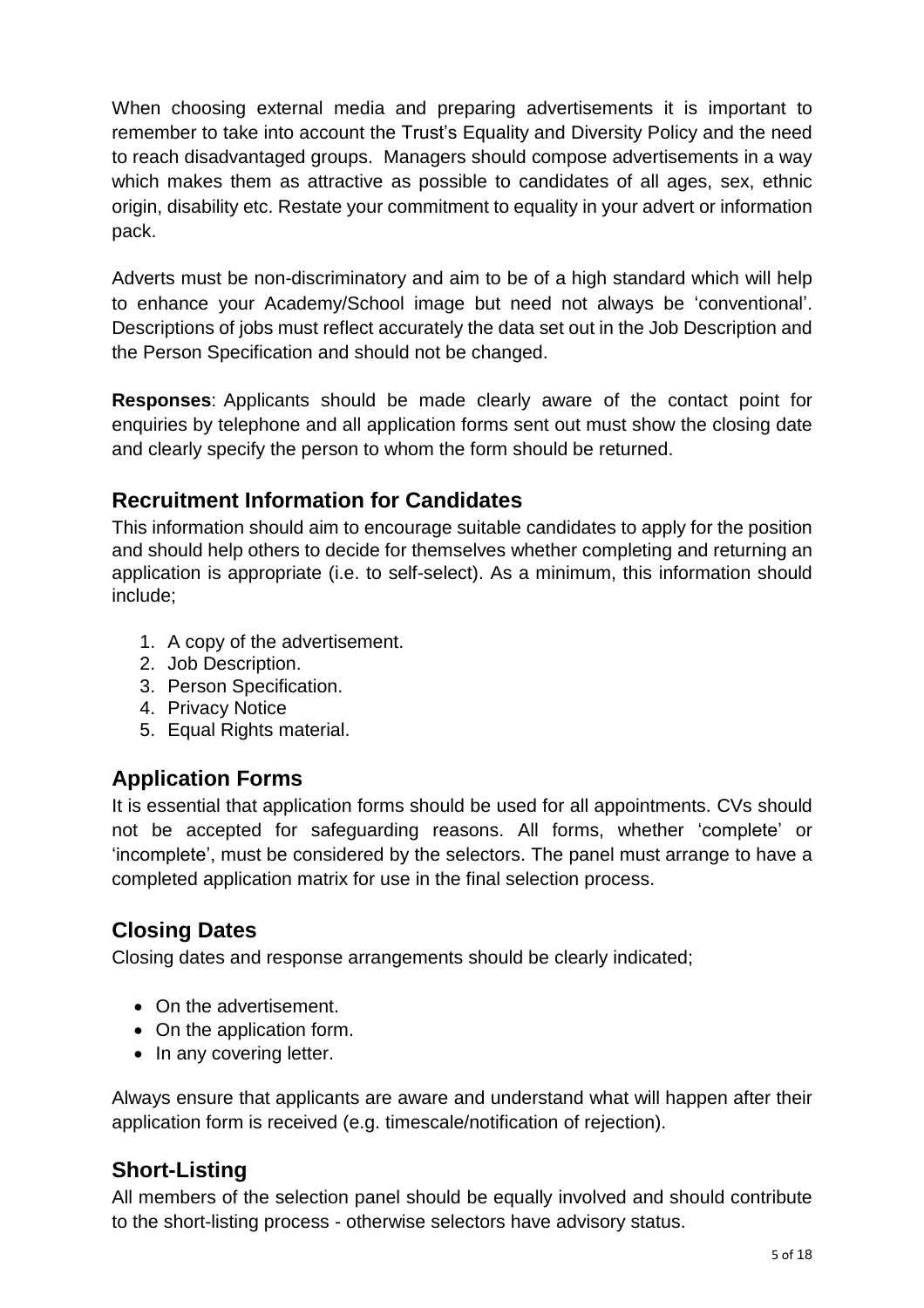The use of a 'Matrix' system for short-listing will assist recruiters to be objective and systematic when short-listing for vacant posts.

#### **Assessment**

When drawing up a short-list, selectors must assess applicants solely against the Person Specification criteria. Selectors should only ever shortlist candidates who fully meet the essential Person Specification requirements and, from the application form at least, appear to be appointable.

It is good practice to read through all the material presented by candidates. This part of the process can be completed by privately working through your assessment and then sharing your view with other selectors in a group session.

Selectors must draw up their shortlist systematically, measuring candidates' experience and qualities methodically against the Person Specification. The candidates' experience, qualities, qualifications etc must be carefully assessed against the Person Specification and copies of the selectors' assessment placed on file.

Test out only those criteria assessable from a screening of the forms at this stage.

#### **Consistent Practices**

- Selection criteria must be applied consistently to all candidates.
- All application forms should be processed in exactly the same way.
- Remember the importance of adopting the same criteria for both internal and external applicants.
- Beware of short-listing 'known' candidates especially those within the section/workplace - for the sake of 'interview experience' or to meet their 'heightened expectations'.
- Never take account of pressure to shortlist a particular candidates this can potentially be a discriminatory action which is unlawful.

# **Rejecting Candidates**

All candidates not short-listed should normally be told at this stage, formally and in writing, that they are unsuccessful and from whom they may obtain feedback from. Feedback requests should be concluded in a timely manner.

Where due to anticipated high volumes of applications it may be impractical to contact all applicants who have not been shortlisted, this should be indicated in the initial application information, outlining a timescale by which an applicant should assume they have not been shortlisted.

# **Declaration of Interest**

Any member of a selection panel should make a declaration to the panel if any applicant is a relative or a friend from outside the work environment.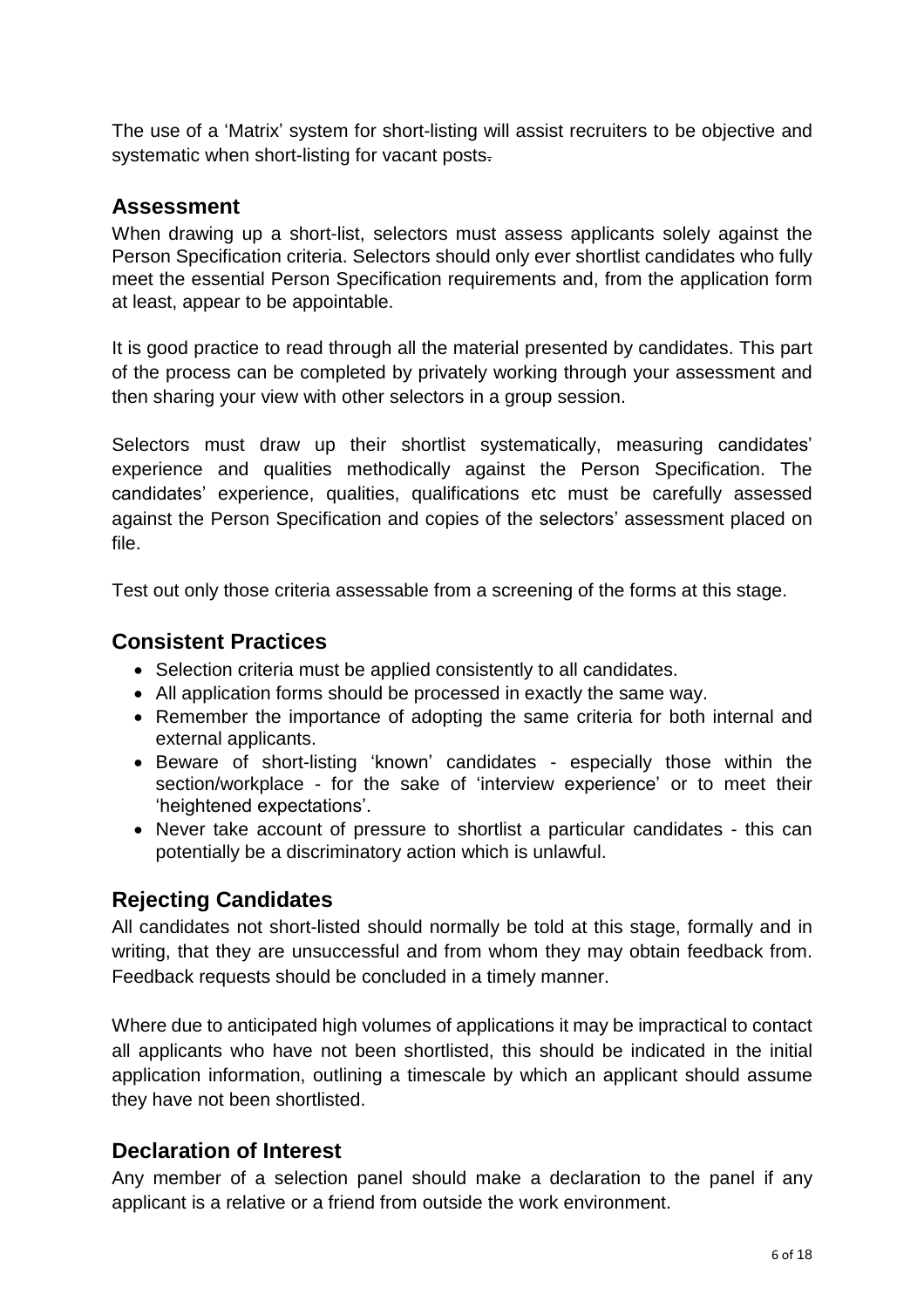# **Objectives of the Selection Process**

The final selection is not just a test of the candidates, it is also important that interviewers approach the selection process fairly and objectively. An interviewer should have the ability to:-

- Listen, probe, assess and, above all, to be objective and fair.
- Deal with all the candidates equally.
- Deal ONLY with the candidate's ability to carry out the job.
- Determine each candidate's suitability for the job as measured against the Person Specification.
- Maintain the image of the Academy/School as a good employer.
- Select the right person for the job and thus contribute to the effective delivery of services to the Trust/Academy/School and community.

#### **Selection Methods**

The role and function of the Chair of the selection process is absolutely crucial to its effective management.

The interview is the most commonly used method of assessing candidates for appointment but there may be some aspects of the job requirements which cannot be tested in interview and for which different forms of assessment are necessary, e.g. presentations, practical activities, specific skills exercises.

Inform candidates by providing to them an outline of the process they will be expected to undertake. Candidates should be advised in any invitation to interview documentation to contact the Academy/School with details of any adjustments they may require to enable them to attend the interview or the selection process.

Be objective and seek to identify each candidate's abilities and potential contribution. Set exactly the same standards for all candidates and assess against these agreed scoring ratings/criteria. Ensure agreed selection criteria are objective and measurable, seeking HR advice if necessary.

Each individual should be assessed according to his/her personal capability to carry out the particular role. It should not be assumed that certain kinds of candidate are more or less able or more or less suitable to perform certain occupations or duties.

Always focus on questions which relate to the specific job and to the requirements set out in the Person Specification.

It is important that selectors are aware of cross-cultural communication issues such as language culture and non-verbal behaviour which may affect candidates from varied backgrounds and/or cultures.

The questions to be asked at the interview should, therefore, be well thought out and decided upon and prepared beforehand. As far as possible, the same questions should be put to all the candidates in order to avoid treating one candidate less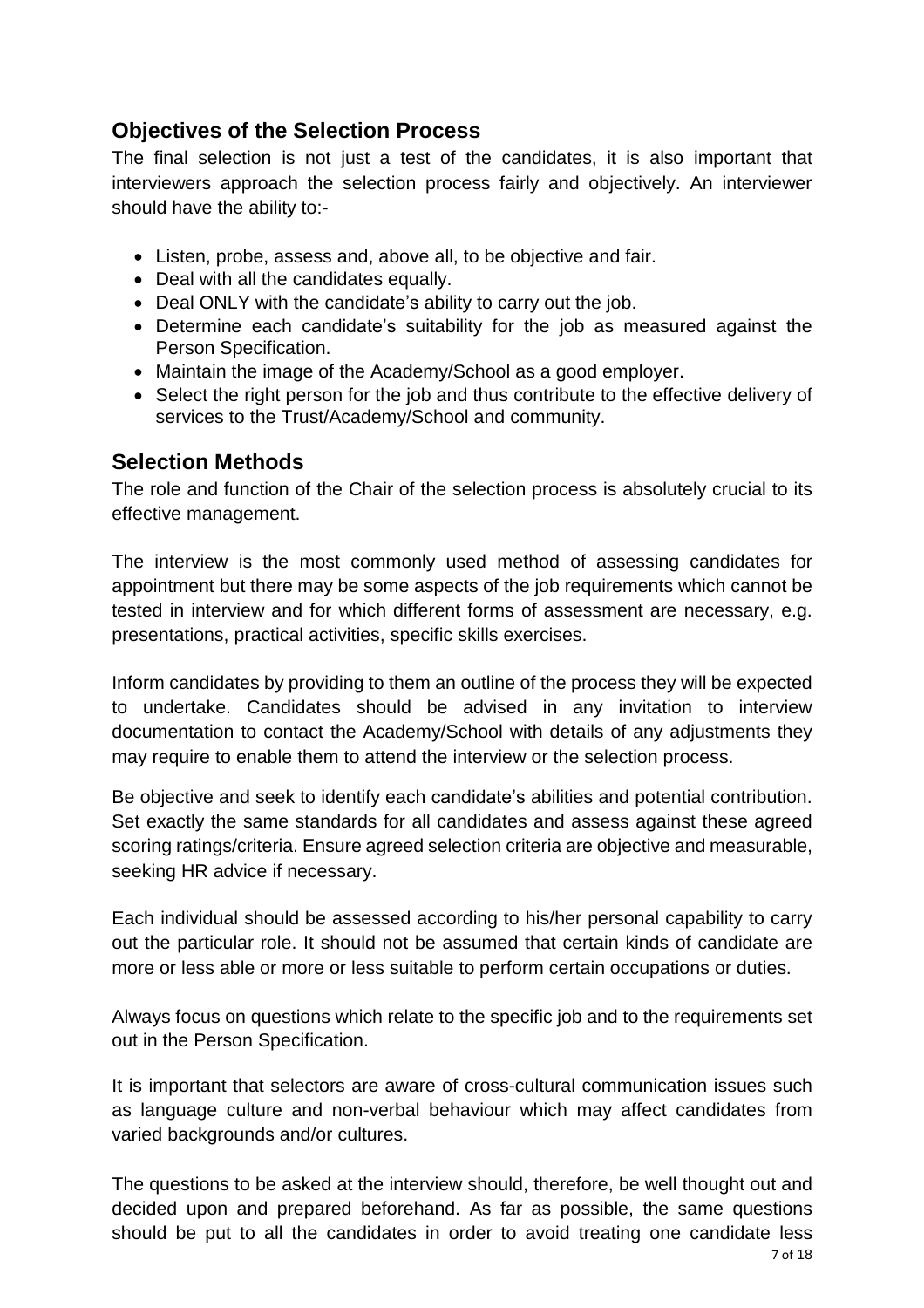favourably than another. Ensure that you do not ask any questions which could be constituted as discriminatory, seeking HR advice in advance if in any doubt.

Question(s) relating to safeguarding and child protection appropriate to the post level and type should be included in every interview.

#### **Testing**

Certain occupational tests must only ever be used by trained and qualified administrators. Poorly designed tests may leave the Academy/School open to allegations of unfair procedures and practices where they are not validated against job-related skills and specifically linked to the Person Specification criteria.

The use of psychometric (or personality profile) tests require professional expertise within the selection process and therefore should never be used as a cut-off device to reject candidates.

Seek advice from your HR Advisor where you are intending to apply practical/vocational or other testing techniques to your recruitment process.

# **Decision Making**

Relevant and objective selection criteria should be used, and information accurately recorded from which it should be clear how the final decision was reached. Records will also be useful if the decision is later challenged on the grounds of discrimination.

The final decision must be based on the Job Description and Person Specification, using agreed criteria and defining the standards required to perform the job. Each candidate must be measured against these benchmark requirements.

Selectors must ensure they have sound and accountable reasons why all candidates were not selected at any stage and must take into account all the evidence they have collected. The selection panel should normally unanimously agree their final selection and formally record this.

The selection panel should also record reasons for rejection based on the Person Specification requirements. All selection assessment records should be handed to the Chair of the panel.

# **Confidentiality**

Information obtained within the whole selection process must be treated as confidential. Comments relating to specific candidates' performance must not be revealed outside the process (except, of course, personal feedback to individual candidates).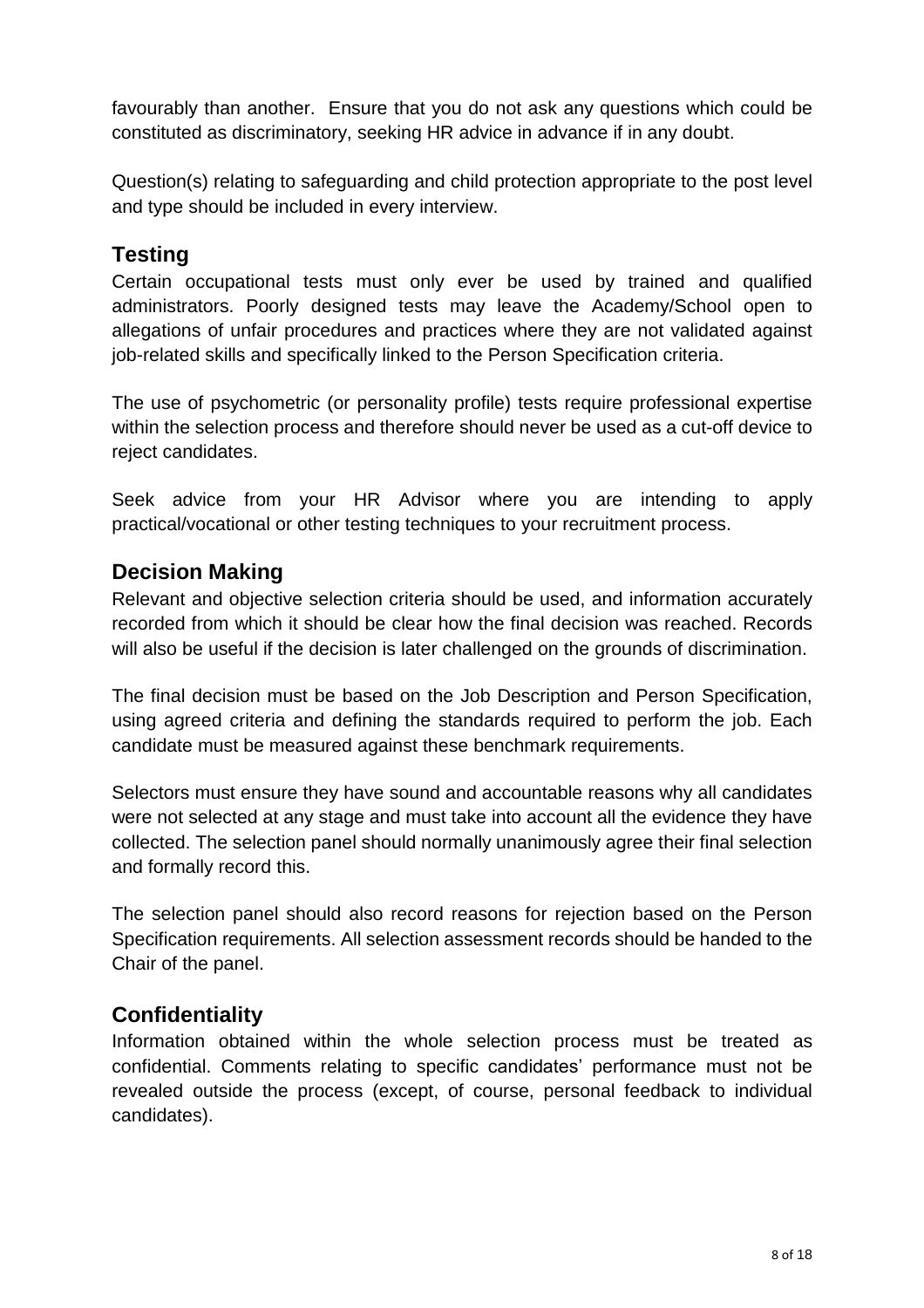# **Enhanced DBS Checks (inc Barred List check if in Regulated Activity)**

Enhanced DBS disclosures should be sought for staff and volunteers who are employed by the Trust. A barred list check should be completed in addition for those who undertake 'regulated activity'. Regulated Activity' may depend in many cases on whether it is supervised or not. 'Regular' means carried out by the same person frequently (once a week or more often), or on 4 or more days in a 30-day period. Regulated Activity for work with children and young people is:

- Unsupervised activities: teaching, training, instructing, caring for or supervising children, or providing advice / guidance on well-being, or driving a vehicle only for children
- Work for a limited range of establishments ('specified places'), with opportunity for contact, for example schools, children's homes, childcare premises (but not work by supervised volunteers).
- Relevant personal care, for example washing or dressing; or health care by or supervised by a professional, even if done once.

An online DBS applications should be completed by all successful applicants who require a DBS check.

Schools should recheck the DBS and Barred List status of successful internal applicants who secure a new role now involving regulated activity where this has not previously been the case.

The Academy/School will ask staff to conduct an annual self-declaration.

Newly appointed staff that have lived outside the United Kingdom must undergo the same checks as all other staff in schools. This includes a DBS Disclosure. Applicants who have lived outside the UK in the past five years will need to provide evidence of good conduct from the country or countries they were residing in, because the DBS cannot generally trace individuals abroad. If the school recruits an individual from overseas, or an individual who has lived abroad in recent years prior to appointment, and needs to check their overseas criminal record, a DBS check may not provide a complete picture of the criminal record. The applicant must contact the relevant Embassy to obtain a disclosure which should not be dated more than 6 months ago at time of receipt.

#### **Volunteers – DBS requirements**

(Refer to the Trust's Volunteer Agreement Guidance)

A similar recruitment process should be used for volunteers, as for employees, including pre-employment checks. Volunteers should be subject to an enhanced DBS check and should not start work prior to receipt of a satisfactory check.

Volunteers in school should not automatically be subject to a Barred List Check checks. A DBS check or Update Service check that includes a Barred List check can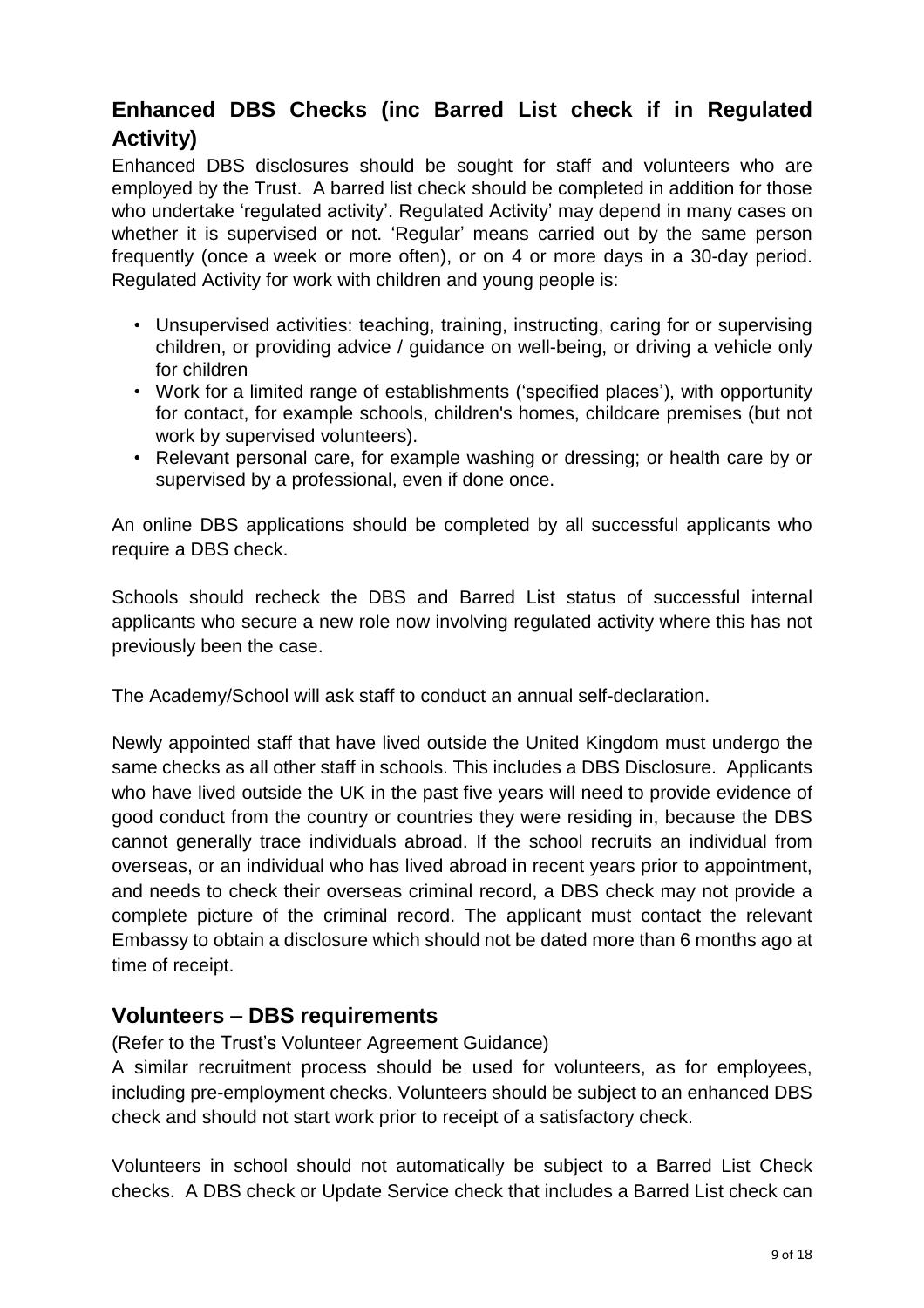only be requested if the volunteer will have regular unsupervised access to children (see below for a definition).

When determining whether to apply for a DBS check including a Barred List check or check for a volunteer, Headteachers should decide whether the individual will regularly be undertaking regulated activity on an unsupervised basis:

- 'Supervision' must be regular i.e. on-going and day-to-day; and which is reasonable in all circumstances for the purpose of protecting the children concerned; and carried out by an individual who is engaging in regulated activity relating to children and has a DBS disclosure with barred list check.
- The definition of 'regulated activity' is "teach, train, instruct, care for or supervise children, or provide advice/guidance on well-being, or drive a vehicle only for children".
- The definition of 'regular' activity is where a regulated activity is undertaken by the same individual as follows either once a week or more; on four or more days in a 30 day period; at least once, overnight and with the opportunity for face-toface contact with children.

# **Trainee Teachers**

In the case of trainee teachers and students on placement, if they are employed by the academy/school, they should be subject to the same checks under regulations as other members of staff. Where trainee teachers are fee-funded, the academy/school should obtain written confirmation from the training provider that these checks have been carried out and that the trainee has been judged by the provider to be suitable to work with children. There is no requirement for an academy/school to record details of fee-funded trainees on the SCR.

# **Multi-Academy Trust (MAT) Staff**

Every academy in a MAT needs to maintain an SCR. Where the MAT employs staff who are not assigned to an individual academy, these employees must be recorded on the SCR for the MAT, along with all others employed by the MAT and trustees.

# **MAT teaching staff**

Where teaching staff work in more than one academy across the MAT, they should be recorded on the SCR for one academy. This should be the academy where they spend the most teaching time or the one against which they are recorded for pay and other purposes. For other academies where the member of staff operates, there should be a reference on the SCR to the fact that their record is held at 'XX academy'.

# **Supply teachers**

A DBS check is required for all supply teachers who are engaged directly by the school and those working via an agency.

Schools who engage supply teachers directly are responsible for undertaking all of the required pre-employment checks including the DBS check. Where a supply teacher does no supply work for three months or more a new DBS check should be completed.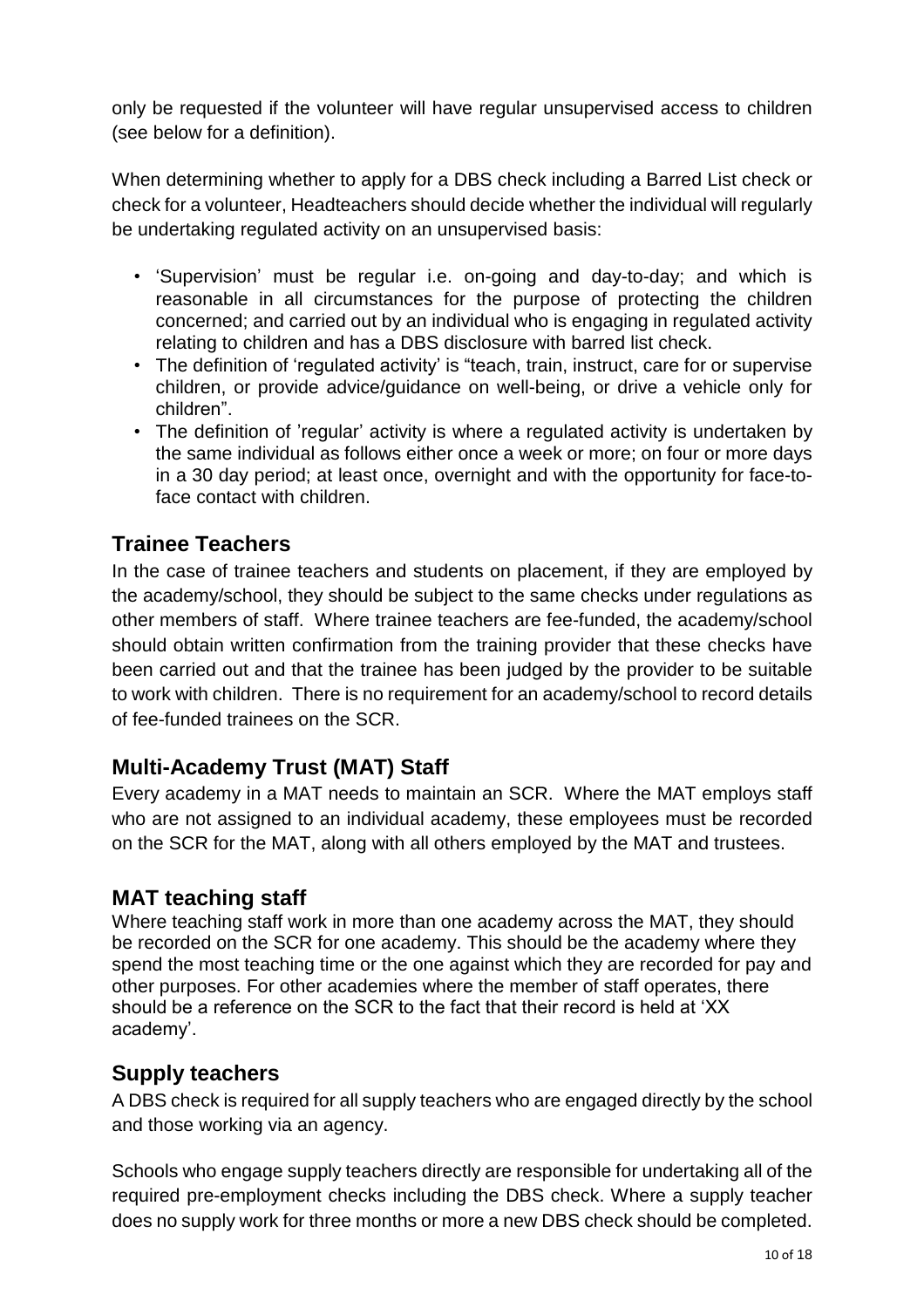Before taking on a member of supply staff provided by a supply agency, the school must obtain written confirmation from the agency that all necessary pre-employment checks have been carried out and are satisfactory. In relation to DBS Disclosures the written notification from the agency must confirm that a relevant DBS check has been requested, whether or not the disclosure has been received and if received whether the disclosure was clear or not. In the instance where a disclosure is not clear, details should be obtained from the agency and the individual as to the reasons for any convictions, reprimands or warnings. The candidate should be requested to provide their DBS certificate and explain any relevant details, where a candidate refuses to do this they should not be used.

If the Trust/Academy/School proceed to engage the individual on a permanent basis a repeat check must be carried out by the Trust/Academy/School. The individual must not undertake any unsupervised work until a satisfactory DBS disclosure has been received.

# **Contractors/ agencies**

Schools must ensure that contractors, agencies providing temporary staff and all those providing services to the school have clear vetting procedures and that evidence is provided to the Academy/School that appropriate checks have been undertaken and are satisfactory in advance of any contractor / agency worker commencing work for the Academy/School. Such procedures should include overseas checks for each country that a worker has lived in. Where possible these procedures should be specifically written into a service level agreement or contract by the Academy/Trust.

# **School Governors**

All governors, in any type of school-maintained, independent, academy or free school, must have an Enhanced DBS certificate. Governors appointed after 1st April 2016 must apply for an Enhanced DBS check within 21 days.

# **Commencement of employment prior to DBS check**

Electronic completion of DBS checks means it is very unlikely that a school will need an employee to start work before it has received the outcome of the check. In rare cases where a DBS check is required and an application has been submitted but is delayed or outstanding, the individual may be allowed to work in school, subject to the Headteacher's discretion and the following requirements:

- The Headteacher has conducted a risk assessment and does not have any concerns regarding a person's background
- The risk assessment includes reviewing the individual's employment history and reasons for any broken work history or career changes and checking all references have been received, are satisfactory and have been checked against the work history records. Advice on carrying out a risk assessment can be sought from HR.
- All other pre-employment checks have been completed.
- The individual is supervised until full DBS clearance has been received.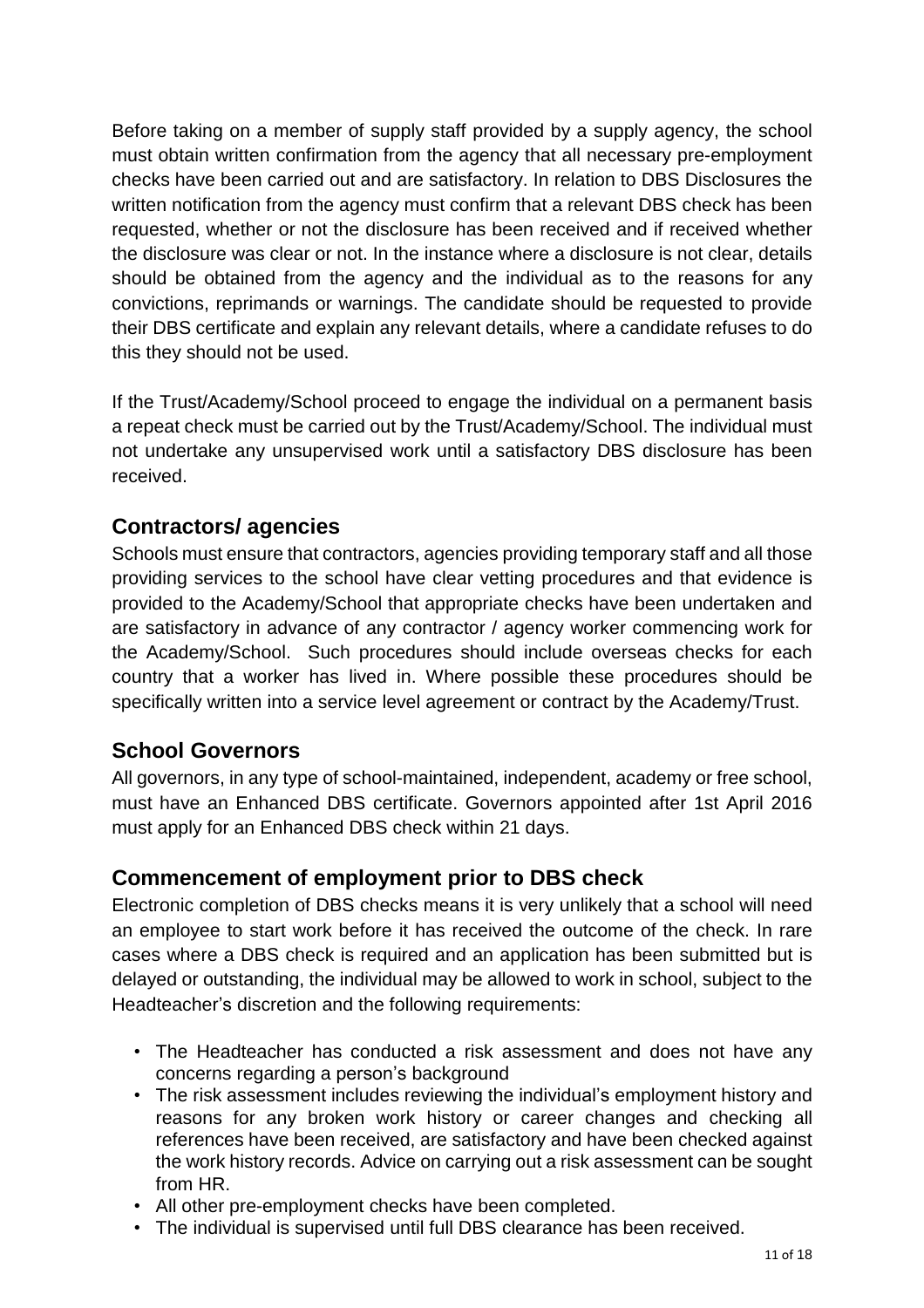If the Headteacher has any doubts regarding a person's background, such as broken service, then the risk must be addressed. For example, arrangements may be made for the member of staff to undertake alternative work or to refrain from starting work. It is recommended that the Headteacher seek HR advice for clarification.

Supervision requires the Headteacher to ensure that individuals are not allocated duties that put them in an unsupervised situation with pupils, that they are accompanied when working by a member of staff with DBS clearance, that their whereabouts are known to a senior member of staff when they are not working (e.g. during break times), and that the individual fully understands their personal responsibility not to put themselves in a situation where they are alone with pupils and what to do if this situation arises

A written record should be made and retained when a Headteacher decides it is appropriate to allow an individual to work where a DBS check has been requested but remains outstanding (following a risk assessment by the Headteacher).

# **Positive Disclosures**

A positive disclosure from the Disclosure and Barring Service will indicate that the employee's Disclosure and Barring Check is not clear. The DBS will provide the candidate with details of the convictions, reprimands and warnings, however the Trust/Academy/School will not be provided with this information. The candidate should therefore be asked to share details of the reasons as to why their disclosure is not clear and should be asked to provide their Disclosure Certificate. If the employee is not prepared to explain details of their convictions, reprimands and/or warnings and are not prepared to provide a copy of their disclosure then the likely outcome is that the Trust will not employ the candidate.

Before a decision is reached on whether to offer or confirm employment to an individual, the individual should be offered the opportunity to discuss the contents of the disclosure with the Headteacher. A balanced decision to appoint should be based on:

- whether they are barred from appointment
- whether the conviction is relevant to the position
- the circumstances surrounding the offence, and any explanations provided by the applicant, including any mitigating circumstances –e.g. peer pressure, financial circumstances, lack of judgement.
- the seriousness of the offence
- the length of time since the offence occurred
- whether there is a pattern to the offending behaviour, or whether it was a one-off
- whether the applicant's circumstances have changed e.g. location, friends, partner, education
- the candidates attitude to the conviction, does the individual regret the matter(s)

Further discussion should take place regarding: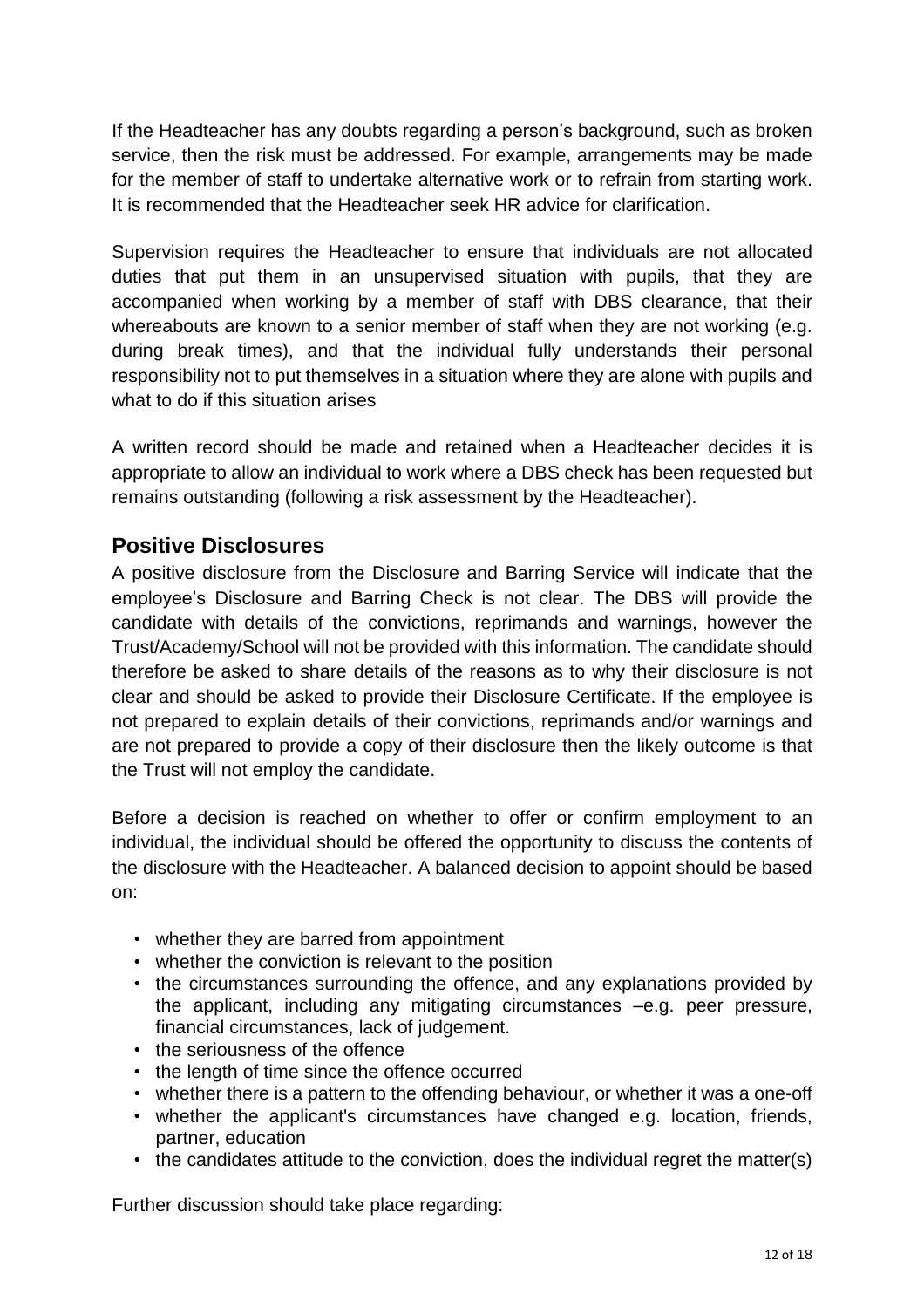- whether the applicant disclosed the conviction(s)/cautions, warnings or reprimands at application or at interview stage
- what level of supervision the will post-holder receive
- whether the post involves responsibility for finance or items of value
- whether the nature of the role allows the applicant to potentially re-offend

The Headteacher will make the overall decision about whether or not to employ the person. HR advice should be sought where necessary. Disclosures which raise child protection issues must be discussed with the school's designated safeguarding lead. Where a decision to appoint is taken the information will be recorded and be stored on the person's file.

If an applicant has made a false declaration on the application form, or anywhere else, about convictions and cautions (or lack of them), this may render the offer of a contract of employment void. HR advice should be sought on how to proceed where this may be the case.

It is an offence for a person who is on the barred list to apply for a role working with children.

It is an offence for an employer to employ a person who is on the barred list.

#### **Single Central Record of Recruitment Vetting Checks**

As part of an Ofsted inspection, inspectors check the school's single central record of recruitment checks. It is therefore important that such a record is kept and maintained. A school is expected to have a record of:

- All staff employed to work at the school,
- Staff employed as supply whether employed directly or through an agency.
- Other staff who work in regular contact with children such as volunteers or specialist instructors (including Trust or other Academy/School employees).
- Volunteers
- School Governors/ Trustees

The record must indicate whether or not the following checks have been completed:

- Identity
- Qualifications legally required
- Right to work in the United Kingdom
- Barred List Checks and Enhanced DBS
- Further checks on people who have lived or worked outside the UK. These could include, where available:
	- o For all staff, including teaching positions: [criminal](https://www.gov.uk/government/publications/criminal-records-checks-for-overseas-applicants) records checks for overseas [applicants](https://www.gov.uk/government/publications/criminal-records-checks-for-overseas-applicants)
	- o For all staff : obtaining a letter of professional standing from the professional regulating authority in the country where the applicant has worked
- Teacher and Management prohibition checks
- Childcare Disqualification Disclosure where appropriate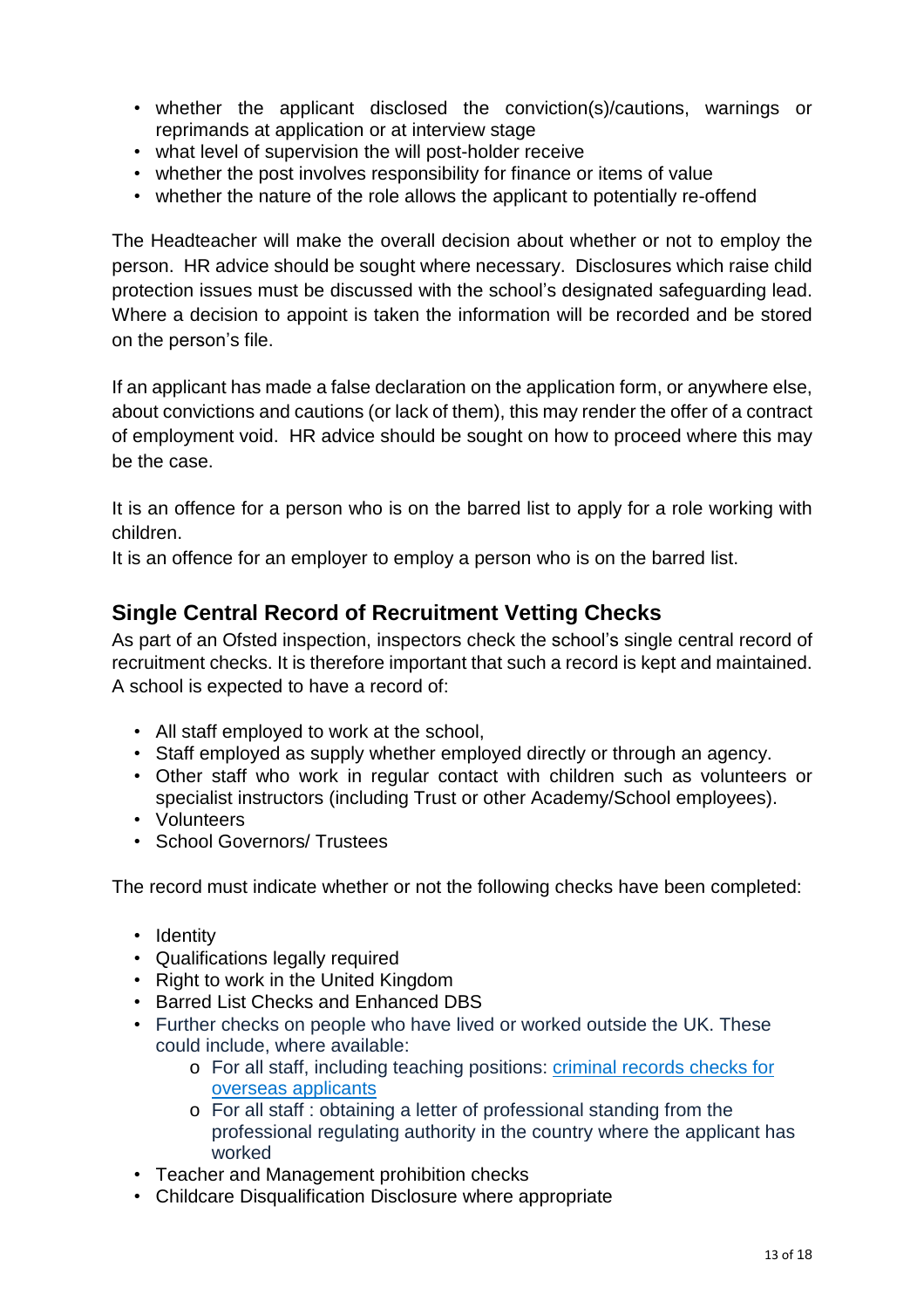The record should also indicate the date on which each check was completed or the relevant certificate obtained and who carried out the check.

The date of the DBS check should be recorded on the central record of preemployment checks. The school should place a copy of the email that confirms whether or not the disclosure is clear on the employee's file. If the disclosure was not clear and a risk assessment was completed, a copy of the risk assessment should be placed in the employee's file.

### **Right to Work in the UK**

It is a criminal offence to employ a person who does not have the right to work in the UK or who do not have the right to undertake the type of work that they are being offered. The Immigration, Asylum and Nationality Act 2006 sets out the law on the prevention of illegal working and requires that employers make basic document checks on every person that they intend to employ.

The UK Borders Agency website provides a comprehensive guidance document for employers which includes lists and images of documents that can be accepted as evidence of an applicant's right to work in the UK, and information on how these should be copied.

#### **References**

In line with Keeping Children Safe in Education (2018) statutory guidance, references should be sought on all short-listed candidates, including internal ones, before interview, in order that any issues of concern they raise can be explored further with the referee, and taken up with the candidate at interview.

Where the candidate has previously worked with children, references should be sought in relation to this role. Where the candidate is not currently working with children, a reference should be sought from the applicants current (or most recent if not currently working) employer.

Structured questionnaires are recommended to be used alongside the Job/Person Specification material in order to assist referees to provide useful responses. These should contain specific questions and to seek objective and verifiable information rather than subjective information.

If an employer says it is not their policy to provide references, the applicant should be asked to nominate another referee.

Pre-dated references and those addressed 'to whom it may concern' should not be accepted.

The use of references is best restricted to the identification of contra-indicators, in other words, information as to why a particular candidate might not be suitable for appointment. If an appointment is not to be confirmed due to "unsatisfactory" references the panel should ensure that the decision is fair and reasonable and is based on justifiable grounds.

It is not advisable to make offers of employment until satisfactory references have been received.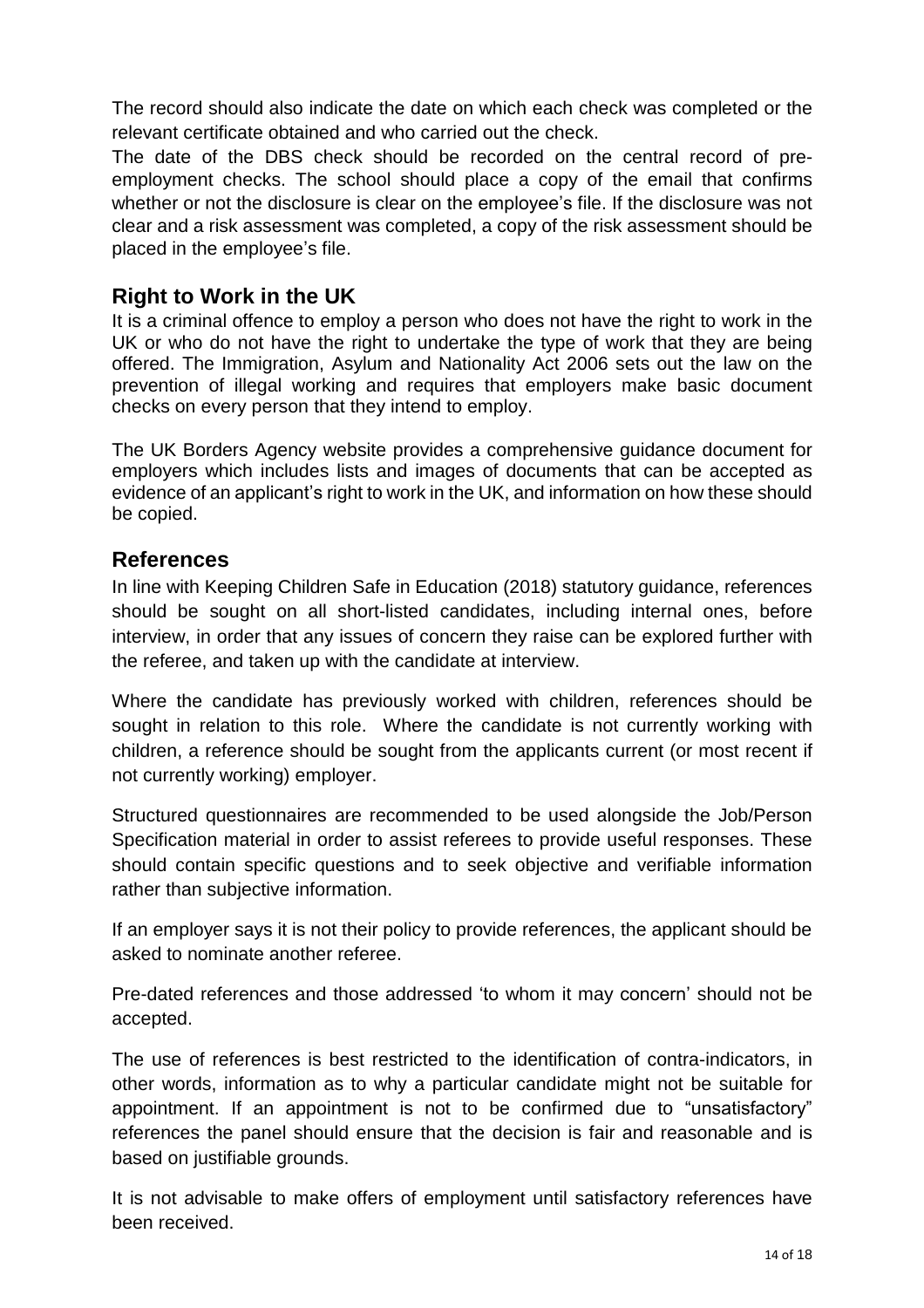# **Criminal Convictions**

If the candidate has revealed information about a criminal background the panel must decide whether, in relation the post in question, the nature of their background is sufficiently serious enough to justify non-selection for the post. In the event of the panel deciding not to select on the grounds of a declared criminal background, advice must be sought from your HR Advisor before any further action is taken.

It is important to note that the possession of a criminal background does not automatically debar an applicant from employment.

The selection panel should be made aware that all information in relation to previous convictions given by applicants must be treated in the strictest confidence. However, the applicant has a right to be informed of the contents of a police report.

Candidates should be made aware that failure to disclose previous offences or pending legal action for posts which are exempt from the Rehabilitation of Offenders Act could lead to the offer of employment being withdrawn or dismissal if the successful candidate has already commenced employment in post.

#### **Medical**

Where medical screening takes place, all clinical information is confidential and will not be released to management unless there is a specific need, and the consent of the applicant has been obtained. Systems set up for pre-employment screening, in line with the Equality Act 2010, will protect confidentiality at all times.

#### **Notification of Results of Selection Process**

Shortlisted candidates will be informed as quickly as possible about the outcome of the selection process and options concerning salary and terms for the successful candidates(s) confirmed.

Please note that differential terms must be justifiable and any negotiations within normal parameters. The Trust/Academy/School should ensure where different terms and conditions (e.g. salary point) are justified and documented where more than one candidate is appointed.

# **Feedback to Candidates**

All shortlisted candidates must be informed of the outcome of their interview and feedback given to any candidates requesting it honest, constructive and thorough feedback in relation to their application.

To ensure consistency, one member of the interview panel should be designated to give such feedback or, alternatively, the interview panel must reconvene to meet the candidate(s) concerned. There should be an agreed 'message' determined at the end of the selection process final decision.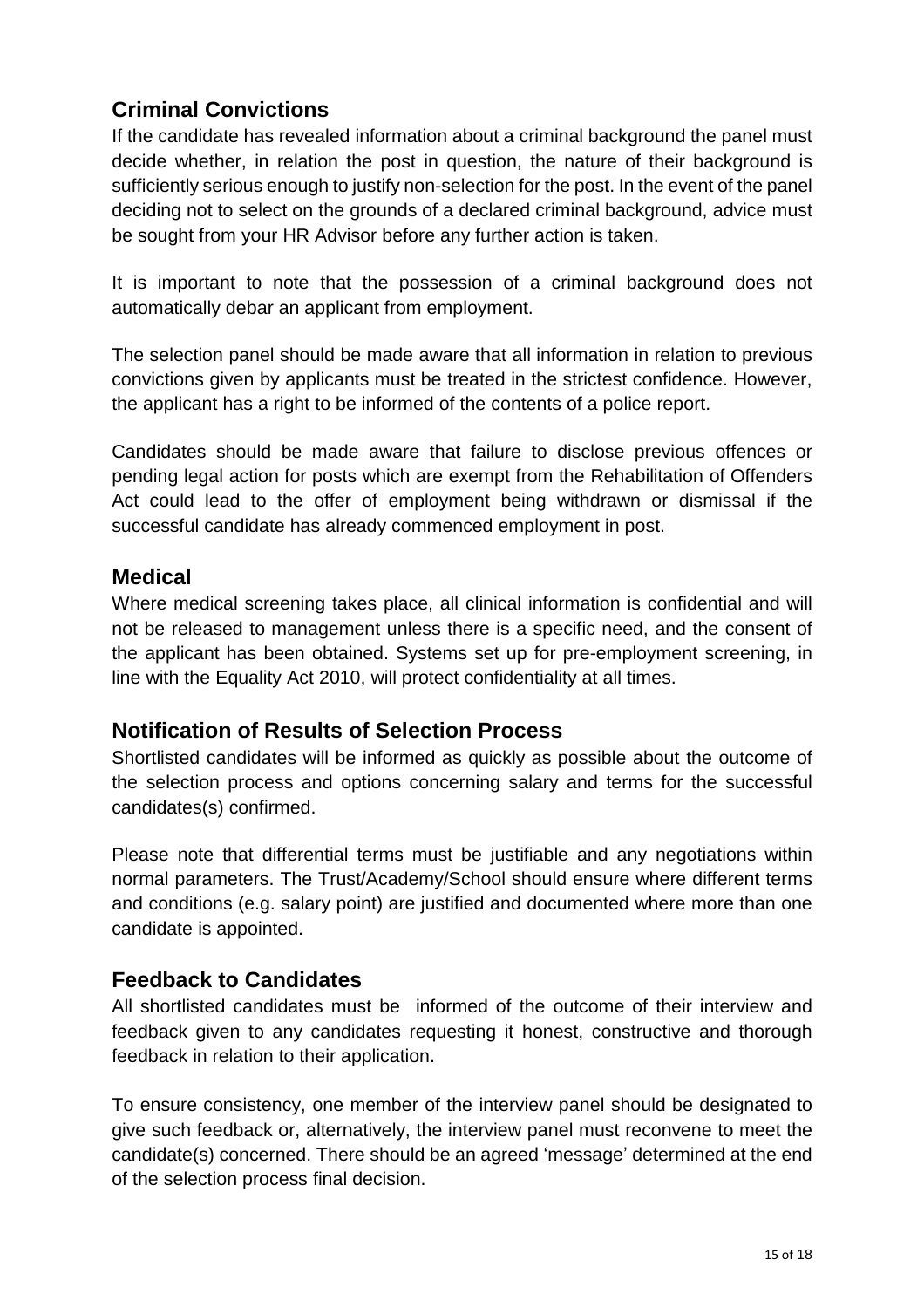# **Review and Monitoring**

At the end of each selection process, those responsible should review the decisions made and the procedures used in order to ensure that they are confident that the approach adopted has reflected the Trust's commitment to equal rights and to positive action. Selectors should be able to justify every decision taken and the process which has been adopted to arrive at their selection.

A note of the reason for rejection for each unsuccessful candidate must be made on the back of the application form. The reasons should relate to a specific area or areas of the Person Specification.

The Recruitment 'master file' must be kept for at least 6 months and should contain key documentation which should include all interviewers' notes.

It is always important to review the whole recruitment and selection process on completion to ensure equality of opportunity has been observed and to set out, for future exercises, more pro-active steps where candidates from under-represented groups may not have applied/or have not performed as expected within the selection process.

# **Probationary Periods**

Applicants should be informed that the post is subject to a probationary period (where relevant). See the Trust's policy on probationary periods.

#### **Induction**

A systematic induction programme should be prepared to help the new employee adjust to their new social and working environment and to become effective in their role as soon as possible.

| <b>Signature</b><br>CEO:                         | SiVickeman |
|--------------------------------------------------|------------|
| <b>Signature</b><br><b>Chair of Trust Board:</b> |            |
| Date:                                            | 06/10/2021 |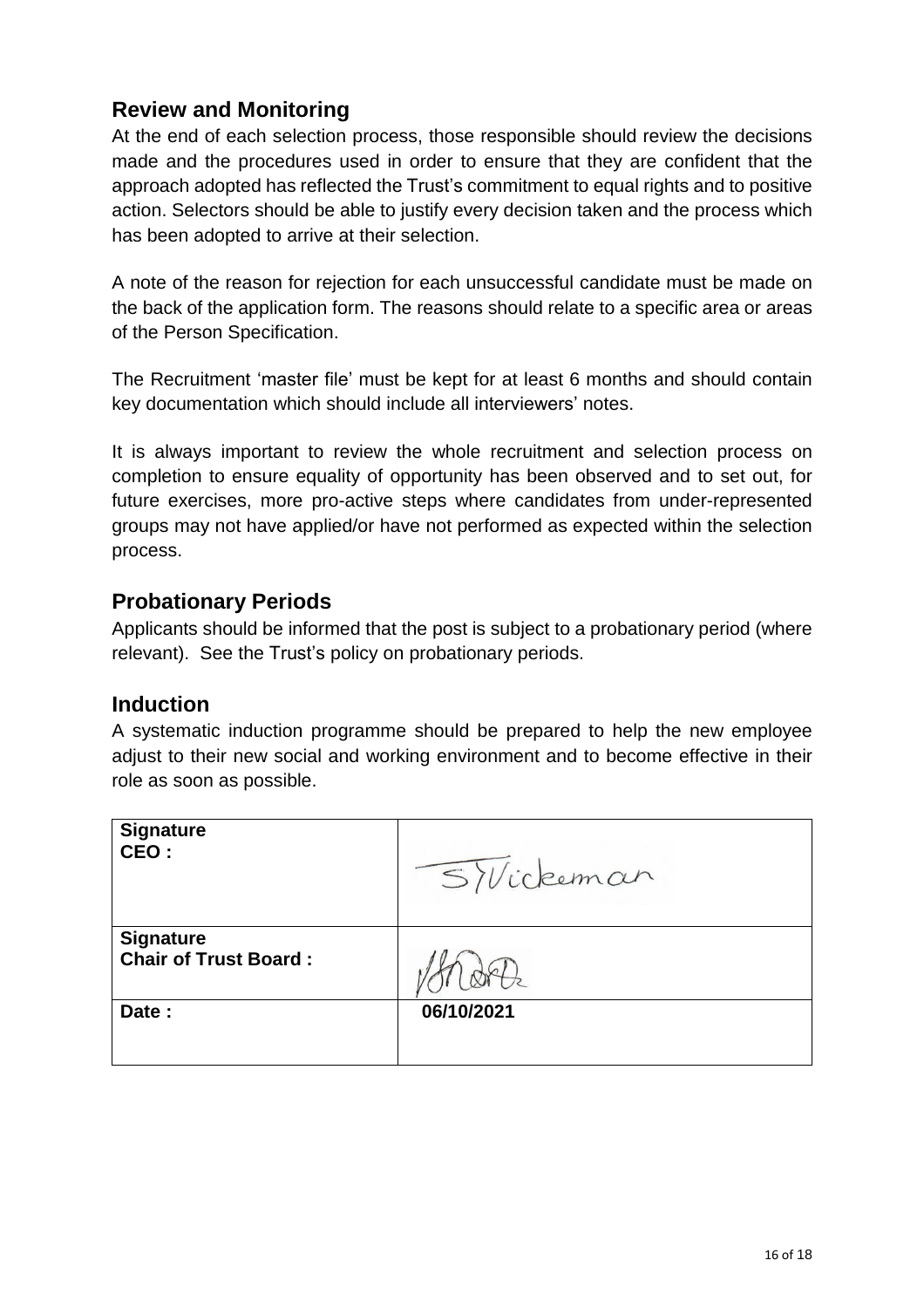

# **NOTIFICATION OF APPOINTMENT**

**A) SCHOOL - Details Section**

|                                                                                                                            | A) JUITUUL - DETAIIS JECTIUII |                                      |  |  |
|----------------------------------------------------------------------------------------------------------------------------|-------------------------------|--------------------------------------|--|--|
| <b>Date</b>                                                                                                                |                               | <b>School Name</b>                   |  |  |
| Role to be Appointed                                                                                                       |                               | <b>Proposed Start</b><br><b>Date</b> |  |  |
| <b>Contract Type</b>                                                                                                       |                               |                                      |  |  |
| Fixed Term Reason Details (E.g.<br>Name of employee being covered,<br>source of funding)<br>Salary Band, Scale Point & TTF |                               |                                      |  |  |
| <b>Additional Allowances</b>                                                                                               |                               |                                      |  |  |
|                                                                                                                            |                               |                                      |  |  |
| <b>Full Time/Part Time (Specify</b><br>hours per week)                                                                     |                               |                                      |  |  |
| Cost of Role (Attach breakdown of<br>Gross Pay with On Costs from HCSS)                                                    |                               |                                      |  |  |
| <b>Working Pattern (Specify hours</b><br>per day)                                                                          |                               |                                      |  |  |
| <b>B) ADVERT - Details Section</b>                                                                                         |                               |                                      |  |  |
| <b>Internal or External</b>                                                                                                |                               |                                      |  |  |
| <b>School Commentary (Include visit</b><br>details)                                                                        |                               |                                      |  |  |
| <b>Closing Date</b>                                                                                                        |                               | <b>Interview Date</b>                |  |  |
| C) BUDGET - Details Section                                                                                                |                               |                                      |  |  |
| <b>Existing Position in Structure</b><br>(Previous incumbent)                                                              |                               |                                      |  |  |
| Position in Structure<br><b>New</b><br>(Explain why position is required)                                                  |                               |                                      |  |  |
| D) AUTHORISATION                                                                                                           |                               |                                      |  |  |
| Impact on Budget                                                                                                           |                               |                                      |  |  |
| Approved/Signed by COO                                                                                                     |                               |                                      |  |  |
| Approved/Signed by CEO                                                                                                     |                               |                                      |  |  |
| <b>Appointment Reference No</b>                                                                                            |                               |                                      |  |  |